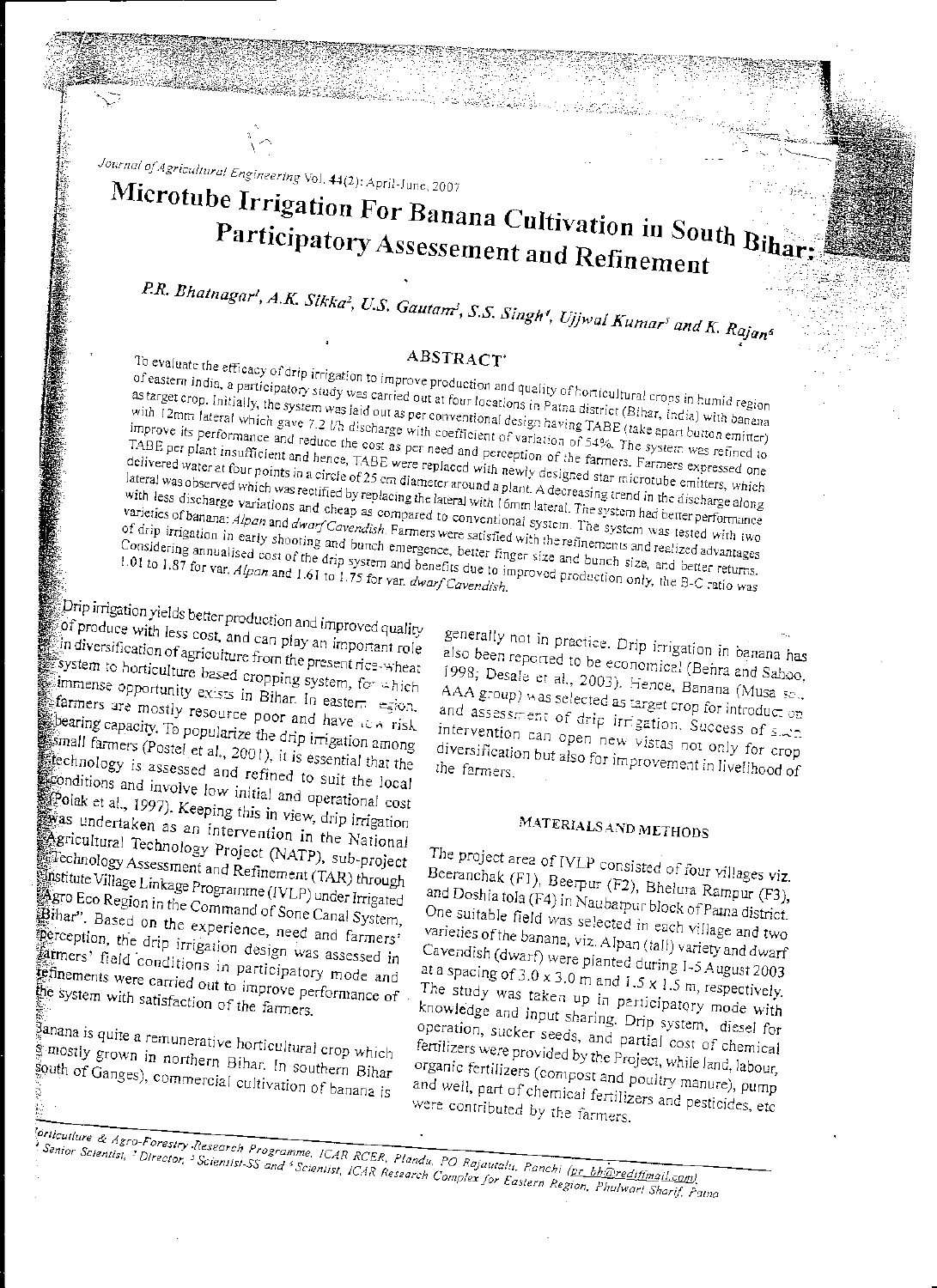$\Delta p_{\Omega\left(\cdot,\cdot,\omega_{\infty}\right)\geq_{\Omega\left(\cdot\right)}}\,,$ 

Alicie tone fingation for Barano Colineman in Such F. or Patherpolisty Assessment and Refinement

# Layout of the Drip System

Drip irrigation system was laid in the four villages. The fields had a tube well adjacent to or in the field fitted with 5 hp pump. One filter to each of the system was connected with provision for connecting fertilizer tank. Main line (50 mm PVC pipe) was laid along one of the boundary of the field and laterals (12 mm) were laid across the field. TABE (take apart button emitters) were attached to laterals with one emitter per plant. After 3 months of operation of the system when plants grew bigger, it was realized that one emitter was insufficient to distribute the water-front to entire root zone. Lopaz and Abreu (1985) also reported similar experience and used more than two emitters per plant. Farmers had shown their apprehension that such water application will not meet the water requirement all around the plant and plant may suffer due to water deficit. This would require 3-4 emitters to apply water around the plants. But, this would have increased the cost of the system substantially. Keeping this in view, following refinements were carried out in emitters.

# Refinements in Emitters

Star microtube emitters developed by Bhatnagar and Srivastava (2003) for gravity fed irrigation system for vegetables, was introduced for the banana with one star emitter for each plant for applying water at four locations around the blant (Fig. 1). Farmers were quite satisfied with ...., rechnement. However, in due course, it was realized that water application was less for the plants located at the end of the lateral, especially for dwarf plants having more number of emitters per iateral as compared to tall plants. It was due to increased friction losses as the discharge with the star emitter was more





as compared to TABE. Varying the length of microtubes to compensate the head losses in lateral is one of the solutions as suggested by Bhatnagar and Srivastava (2003) and increasing the size of lateral is another solution. Convincing the farmers with second solution was easier and therefore, replacement of 12 mm lateral with 16 mm lateral for dwarf plants was carried out as

# Irrigation Scheduling and Fertigation

The banana was scheduled for irrigation at 60% of pan evaporation. From practical point of view, a rough calculation was made and then as a thumb rule, water was applied for one hour twice a week during summer season, and half an hour twice a week during winter season. Under farmer's practice (no-drip), normally farmers apply water (100 mm or more) through flooding in the check basins once in 20 days during winters and once in 10-15 days during summer. However, based on rainfall occurrence, the water application was delayed as per common judgment of the farmers under both the methods. Fertiliser in the form of Urea, SSP, and MOP was applied as per recommendation. Basal dose of 25% of Urea and MOP, 50% of SSP was applied and rest was applied in 4-5 splits as fertigation through drips using

## RESULTS AND DISCUSSION

# Comparison of Water Emission Systems

Three types of water emission systems were tested i.e. TABE with 12 mm laterals, star emitters with 12 mm laterals and star emitters with 16 mm laterals. Cost comparison was also made if two emitters were provided on the same lateral and four emitters provided with a piece of lateral surrounding the plant. The non-pressure compensating TABE had average discharge was 7.2 l/hr with coefficient of variation of 54% (Fig. 2). The discharge obtained with star emitter (with 12mm lateral) was  $15.1$   $1/h$ , with a uniform decrease in the discharge with increasing length of the lateral (Fig. 3). The discharge decreased from 35 l/hr near main line to  $\lt 5$  l/ h near end of the lateral for 36 m of lateral length with coefficient of variation as 52%. The second refinement was carried out for another field having 25 m of lateral. When the lateral was changed to 16 mm size, the average discharge increased to  $26.7$  *l/hr* and the coefficient of variation in discharge reduced to just 17%. Farmers were very happy to observe the uniformity and showed their appreciation.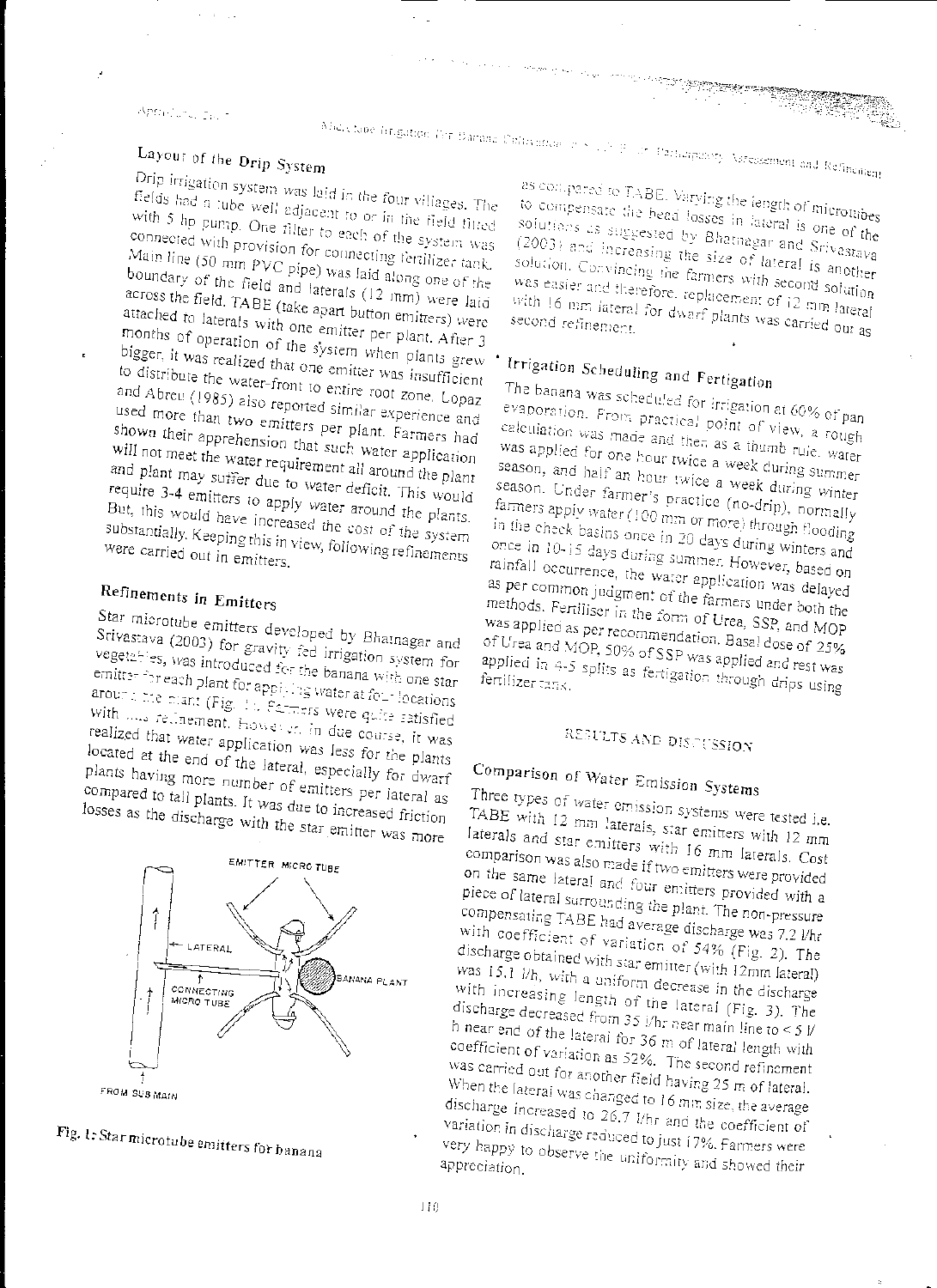





「このことは、そのことに、「このことには、「このことは、「このことは、「このことは、「このことは、「このことは、「このことは、「このことは、「このことは、「このことは、「このこと」と、「このことは、「<br>「このことは、「このこと」とは、「このことは、「このことは、「このことは、「このことは、「このことは、「このことは、「このことは、「このことは、「このことは、「このことは、「このことは、「このことは、「このことは、「この



The cost of lateral and emitters with one TABE/plant was Rs 10.85, which is expected to increase to Rs 28.63 for four TABE plant, an increase by 164%. This was too high from farmer's point of view. The star emitter cost Rs 4.67 as compared to Rs 2.80 for TABE. Including the cost of iateral the total cost works out to Rs 13.22/plant for one star/plant, an increase by 22% over TABE (Fig.2). But it delivered water at four points around the plant instead of one point. Even by replacing the lateral by 16 mm tubings, the cost was Rs 17.42/plant.

#### Irrigation Water Saving

During monsoon period (July - October), no irrigation is required, except during the ionger dry spells. The details of irrigation water application along with rainfall and class A pan evaporation is given in Table 1. Drip irrigation met below 50% of cumulative pan evaporation (CPE) during summer months, while during November and winter months, it was between 70-85%. In farmer's practice, irrigation of around 200% CPE was estimated to be applied during winters and 80-100% in other periods. It showed a saving of water around 370 mm during the 20 months of study, which saved diesel of more than Rs 6000/ha.

#### Banana Yield

Drip irrigation coupled with fertigation improved the quality onligibid of banana in buch the varieties. Table, 2). It act is ded the flowering and narvesting of rananal by about 3 months (i.e. flowering in May 2003) underdrip irrigation plots while it started by the end of July 2003 for no-drip plants. The size of fingers was bigger for drip irrigation (35-45 mm diameter for dwarf Cavendish variety) as compared to no-drip irrigated fingers (28-37 mm). However, number of fingers per bunch had no trend. At locations F2 and F4, the number of fingers per bunch was more for no-drip treatment. However, as the finger size was small and of poor quality, the market value of banana with no-drip fingers was lesser than drip irrigated ones. However, at location F4, adverse soil conditions (hard soil along with water stagnation during monsoon and poor fertility), and failure of pumps for longer period caused iesser production under drip irrigation. Whereas, the plants received sufficient water from canal irrigation under farmers practice condition. Hence, the benefits from drip irrigation could not be realized at F4. At field location F1, no-drip treatment could not be undertaken due to constraint of land availability near pump. Farmer at F1 location cooperated nicely and provided all inputs to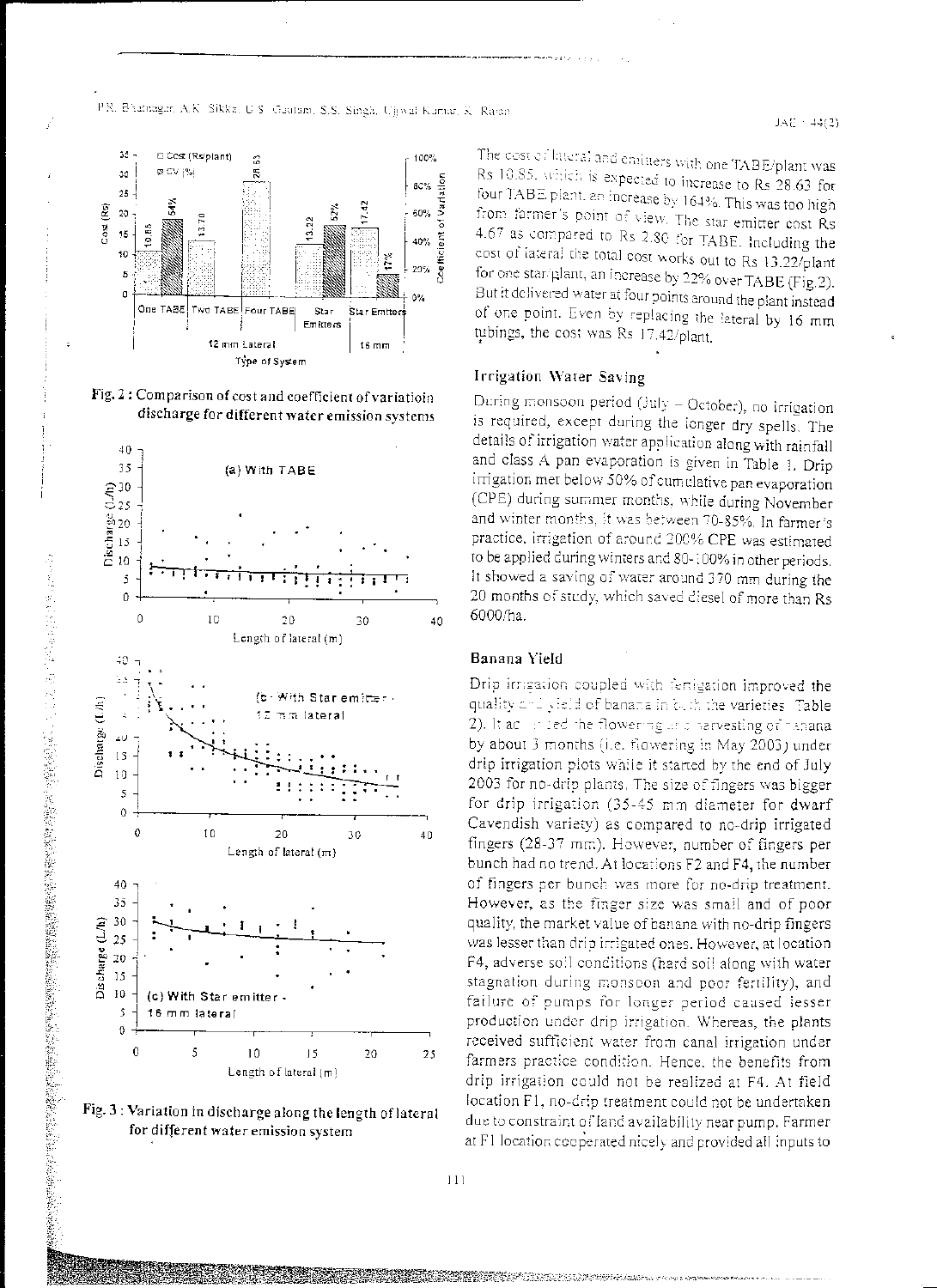April-Jene, 2007

the plants as per recommendations and therefore, maximum benefit was realized as compared to other locations.

Proper irrigation scheduling is very important in realizing maximum benefits from an irrigation system. The irrigation scheduling with 80 to 100% of CPE is reported in the literature for drip in banana (Tiwari and Reddy, 1997; Goenaga and Irizarry, 1998, etc.). But, the irrigation applied through drip was less (Table 1) as compared to recommended amount. It indicates the potential for better production, however, it will increase the cost of production and economic viability has to be worked out.

### Economics

Banana is mostly sold by number of fingers or bunch (at field level) rather than by weight in the region, and its price depends on quality (size and freshness) of the fingers and its timing of harvesting. Farmers' perception indicates that the banana produced under drip irrigation had better liking and was sold at relatively higher price. Farmers sold banana of both varieties grown with drip for Rs 40 to 120 per bunch, while it was Rs 30 to 60 per bunch for no-drip treatment. However, as expressed by the fermers, an average price of Rs 65 per bunch for drip irrigated and Rs 40 per bunch for non-drip banana was used in the economic calculations.

Economic analysis is given in Table 3. Average crist of the system was estimated as Rs 63,500.... will star emitters and 12 mm laterals, while it was about Rs 73,600/ ha with 16 mm lateral for  $3.0 \times 3.0$  m spacing excluding

the cost of filter and fertilizer tank. The cost for 1.5 x 1.5 m spacing was Rs 1.37.000 and Rs 1,66,000 that respectively, for the two systems. However, the cost of drip system largely depends upon size and shape of the fleid. For relatively bigger field in F4, the cost of the system was 15% and 37% less than the above values, respectively for the two spacing, which was mainly because cost of mainline did not increase with size of field. Since cost of filtration and fertigation unit depends largely on size of field and its value becomes insignificant for larger field sizes, it was excluded in the analysis.

Except for location F4 with var. Alpan, the drip system had B-C ratio of around 1.55 for tail variety and 2.03 to 2.47 for dwarf variety. After recovering the annualised cost of the system, a net benefit of Rs 17,000 to 19,000 and Rs 97,000 to 99,000 per ha was realised (Table 3). The cost of cultivation excluding irrigation was worked out to be around Rs 30,000/ha for var. Alpan and Rs 89,000/ha for var. dwarf Cavendish. As a diversification of agriculture, banana cultivation with drip irrigation was found to be remunerative as well as economically viable. Because of adverse soil conditions and faulty pumping unit, the response at F4 was poor.

The above analysis indicated economic viability of the system considering banana production only. However, as the farmers obtained more price due to better quality and real sed saving in mouts including labour. 44, are other canefits which further improves the economics.

| Item                                  | Nov3   | Dec'03-<br>Feb'04 | Mar-<br>Jun 03 | Jul-<br>Oct'03 | Nov'03    | Dec'04-<br>Feb <sup>-04</sup> | Mar'04   | 10ни /<br>Average |
|---------------------------------------|--------|-------------------|----------------|----------------|-----------|-------------------------------|----------|-------------------|
|                                       | 0      | 72.2              | 189.3          | 967.9          | Û.        | 26.1                          | 0        | 1256              |
| Rainfall (mm)                         |        |                   |                |                | 67.52     | 140.35                        | 143.80   | 1758              |
| Evaporation (mm)                      | 104.49 | 171.19            | 681.56         | 449.12         |           |                               |          | 564               |
| Drip Irrigation (mm)                  | 73.82  | 80.53             | 194.62         | 13.42          | 57.04     | 83.89                         | 60.40    |                   |
|                                       |        |                   | 311.11         | 0.00           | 44.44     | 222.22                        | 44.44    | 933               |
| $EIFP*$                               | 88.89  | 222,22            |                |                |           |                               | 42.00    | 53.88             |
| Irrigation as % of CPE Drip           | 70.65  | 81.36             | 39.54          | $-2.59$        | 84.49     | 73.43                         |          |                   |
|                                       | 85.07  | 224.49            | 63.20          | 0.00           | 65.82     | 194.51                        | 30.91    | 91.39             |
| EIFP                                  |        |                   |                |                | $-12.60$  | 138.33                        | $-15.96$ | 370               |
| Saving in water (mm)                  | 15.07  | 141.69            | 116.49         | $-13.42$       |           |                               |          | 205               |
| Saving in Diesel <sup>s</sup> (l/ha)  | 8.37   | 78.72             | 64.72          | $-7.46$        | $-7.00$   | 76.85                         | $-8.86$  |                   |
|                                       |        |                   | 1941.48        | -223.70        | $-210.00$ | 2305.56                       | -265.93  | 6160              |
| Saving in Diesel (Rs/ha) <sup>2</sup> | 251.11 | 2361.48           |                |                |           |                               |          | $1.7 - 1.6$       |

Table 1. Water application under drip and farmer's practice and saving in diesel

CPE-Cumulative pan evaporation; EIFP-Estimated irrigation by farmer's practice; <sup>s</sup>For 5 HP pump: 5 Vs discharge and 1 fitre/hr diesel consumption; # Diesel cost Rs 30/1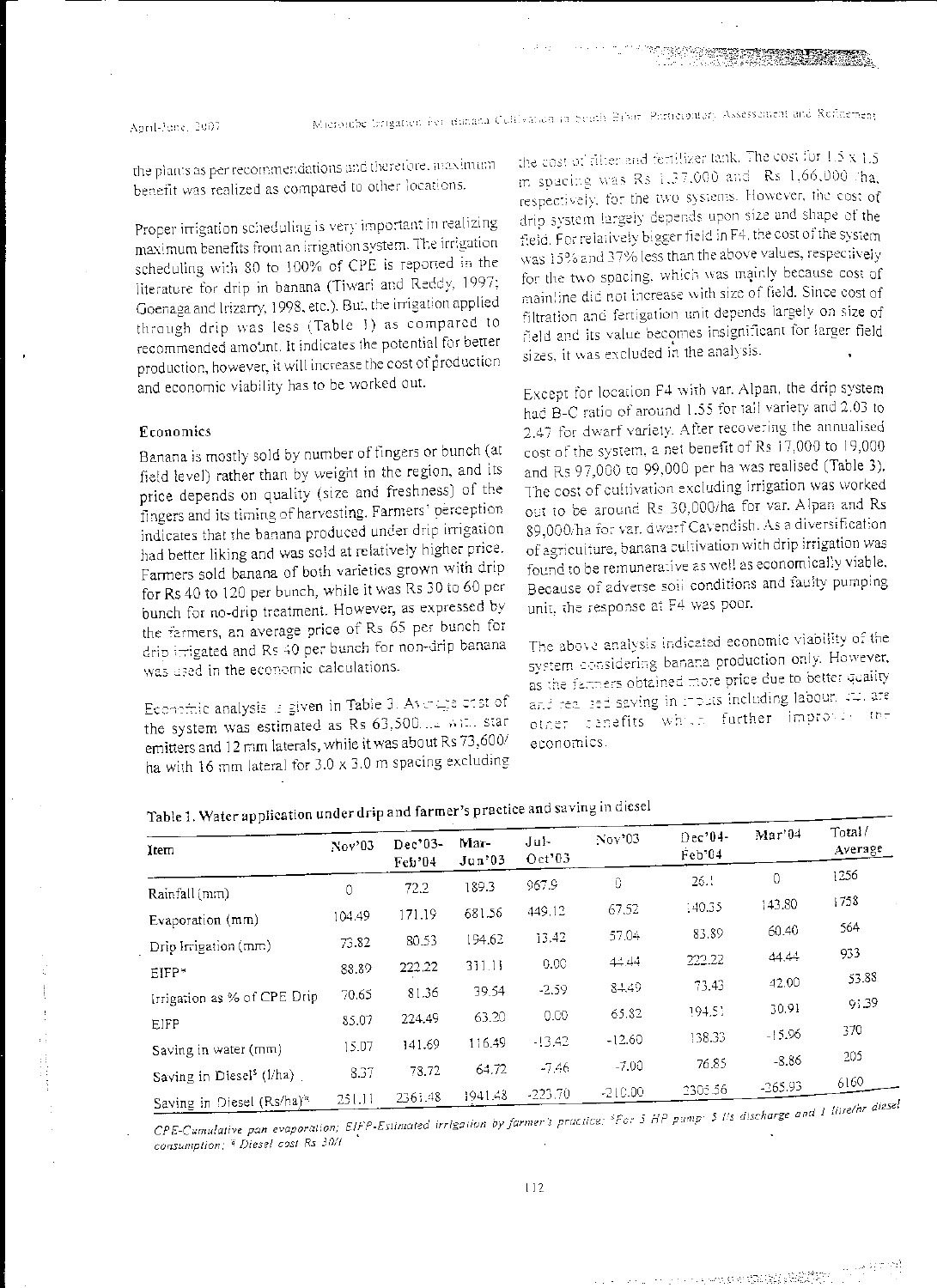Table 3. Economic analysis for drip system for banana production

| 14000                                                                                                                                                                                                                                                                                                                                                                                    |                                                                       | Location of the field                                                                   |                                                                                      | Wt. Av.                                                                                   |                                                                                                                               |
|------------------------------------------------------------------------------------------------------------------------------------------------------------------------------------------------------------------------------------------------------------------------------------------------------------------------------------------------------------------------------------------|-----------------------------------------------------------------------|-----------------------------------------------------------------------------------------|--------------------------------------------------------------------------------------|-------------------------------------------------------------------------------------------|-------------------------------------------------------------------------------------------------------------------------------|
| Item                                                                                                                                                                                                                                                                                                                                                                                     | F1                                                                    | F2                                                                                      | F3                                                                                   | $F+$                                                                                      | (per ha)'                                                                                                                     |
| $A - Variety - Alpan$ at $3.0 \times 3.0$ m spacing                                                                                                                                                                                                                                                                                                                                      |                                                                       |                                                                                         |                                                                                      |                                                                                           |                                                                                                                               |
| Cost of the drip system<br>1) Filter and fertigation unit<br>2) Main line<br>3)a. Emitters (star) & Lateral (12 mm)<br>b. Emitters (star) & lateral (16 mm) + 1,618<br>Installation cost (Rs)<br>Annual cost of system (Rs)*<br>System cost for 20 months (Rs/ha)<br>Additional Income due to drip system (Rs/ha)<br>Net Benefit (Rs/ha)<br><b>B-C</b> ratio                             | 7,500<br>1,536<br>1,142<br>1,373<br>$200$ $^{\circ}$<br>884<br>32,728 | 7,500<br>1,536<br>981<br>1,641<br>200<br>835<br>35,123<br>54,545<br>19,423<br>1.55      | 7,500<br>1,536<br>1,165<br>1,625<br>200<br>891<br>29,994<br>46,827<br>16,833<br>1.56 | 7,500<br>1,536<br>1,154<br>34,766<br>200<br>888<br>29,352<br>11,964<br>$-17,387$<br>0.41  | 7,500<br>34,362<br>24,673<br>4,474<br>19,503<br>ś<br>32,426<br><b>Change</b><br>i<br>Və                                       |
| B - Variety - Dwarf Cavendish at 1.5 x 1.5 m spacing<br>Cost of the drip system<br>1) Filter and fertigation unit<br>2) Main line<br>3) a. Emitters (star) & Lateral (12 mm)<br>b. Emitters (star) & lateral (16 mm)<br>Installation cost (Rs)<br>Annual cost of system (Rs)*<br>System cos and 20 months (Rs ha)<br>Additional Income due to drip system (Rs/ha)<br>Net Benefit (Rs/ha) | 7,500<br>1,536<br>2,110<br>2,816<br>300<br>1,212<br>55,411            | 7,500<br>1,536<br>1,648<br>2,208<br>300<br>1,272<br>66.05<br>$1 - -5$<br>96,895<br>2.47 | 7,500<br>1,536<br>833<br>1,110<br>300<br>820<br>96,371<br>195,310<br>98,942<br>2.03  | 7,500<br>1,536<br>3,008<br>4,016<br>300<br>1.488<br>47,089<br>54.561<br>$1 - 572$<br>1.27 | 7,500<br>59,305<br>66,266<br>88,533<br>11,583<br>42,119<br>72,611                                                             |
| <b>B-C</b> ratio<br>Economics of Banaua Production with Drip irrigations<br>B-C ratio of var. Alpan                                                                                                                                                                                                                                                                                      | 1.87<br>1.69                                                          | i.Ci<br>3.75                                                                            | 1.14<br>1.61                                                                         | 0.59<br>0.83                                                                              | $1.34 - 3$<br>1.63<br>$\epsilon$ $\sigma$ $=$ $\epsilon$ $\epsilon$ $\delta$ $\sigma$ $\epsilon$ $\sigma$ $\epsilon$ $\sigma$ |

19% interest and 5 yr life + 5% annual maintenance (with 12 mm lateral, excluding filter and fertigation unit); <sup>5</sup> Considering B-C ratio for var. Dwarf Cavendish production (excluding irrigation) for banana Rs 30,000/ha for var.Alpan and Rs 89,000 for var. awarf Cavendish; Area weighted average

per ha (excluding F4)

## ACKNOWLEDGEMENT

This study was carried out as a part of the NATP funded project "Technology Assessment and Refinement through IVLP in the command of Sone Canal System of South Bihar under Irrigated Agro-Eco-Region". The financial support provided under the project is acknowledged.

### **REFERENCES**

Behra B P; Sahoo N. 1998. Economic evaluations drip irrigation systems in Orissa. Environ. Ecol. 166 297-299.

Bhatnagar P R; Srivastava R C. 2003. Gravity drip irrigation system for hilly terraces of the northy Himalayas. Irrigation Sci., 21, 151-157.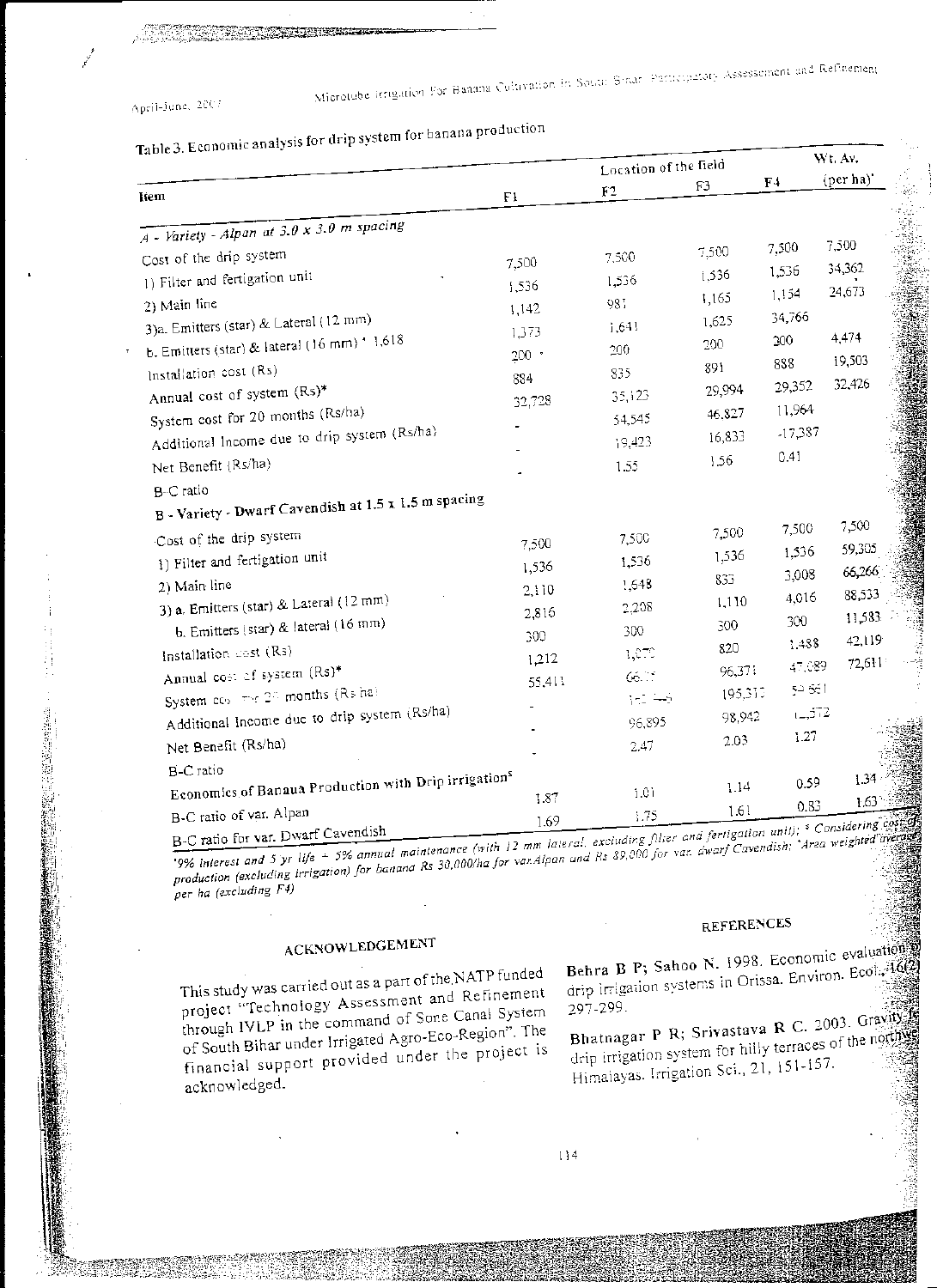# Table 2. Banana production under drip and no-drip (farmer's practice) treatments.

| Variety - Alpan at 3.0 x 3.0 m spacing<br>Area $(m^2)$                                                                                                                          |                                                                                                | F1                                    | Village<br>F2                                                                | F3                                                                          | F4                                                                         | Wt.Av.                                                                                              |
|---------------------------------------------------------------------------------------------------------------------------------------------------------------------------------|------------------------------------------------------------------------------------------------|---------------------------------------|------------------------------------------------------------------------------|-----------------------------------------------------------------------------|----------------------------------------------------------------------------|-----------------------------------------------------------------------------------------------------|
| No.banana planted<br>No. bunches harvested up to March'2004<br>Av. No. of fingers/bunch<br>Income $(Rs/ha)$<br>Variety - Dwarf Cavendish at 1.5 x 1.5 m spacing<br>Area $(m^2)$ | Drip<br>No Drip<br>Drip<br>No Drip<br>Drip<br>No Drip<br>Drip<br>No drip<br>Drip<br>$Ncn-drip$ | 450<br>50<br>81<br>180(28)<br>108,000 | 396<br>540<br>$+4$<br>60<br>40<br>15<br>94(20)<br>97(29)<br>60,606<br>16,667 | 495<br>261<br>55<br>29<br>52<br>[4]<br>105(30)<br>64(3)<br>63,030<br>32,184 | 504<br>315<br>56<br>35<br>27<br>18<br>86(22)<br>86(23)<br>32,143<br>34,286 | (per ha)*<br>447<br>40 î<br>1,120<br>1,188<br>1,302<br>401<br>127(26)<br>88(25)<br>77,405<br>28,129 |
| No.banana planted                                                                                                                                                               | $D_{\text{np}}$<br>No Drip<br>Drip                                                             | 365<br>162                            | 270<br>11                                                                    | 142<br>90                                                                   | 527<br>223                                                                 | 259<br>5ī                                                                                           |
| No. of bunches harvested up<br>sto March 2004<br>Av. No. of fingers/bunch                                                                                                       | No Drip<br>Drip<br>No Drip                                                                     | ÷<br>137                              | 120<br>5.<br>113<br>3                                                        | 63<br>40<br>65                                                              | 234<br>99<br>92                                                            | 17,758<br>7,166<br>15,861                                                                           |
| Income $(Rs/ha)$                                                                                                                                                                | Drip<br>No Drip<br>Drip<br>Non-drip                                                            | 118(28)<br>225.205                    | 96(20)<br>110(13)<br>251, 111                                                | 23<br>75(32)<br>60(23)<br>274,648                                           | 30<br>42(13)<br>50 (12)                                                    | 4,123<br>102(26)<br>93(16)                                                                          |
| * Area Weighted sperage per ha (excluding 2, 2, 25)                                                                                                                             |                                                                                                |                                       | 163.635                                                                      | 153,333                                                                     | 104,744<br>$80,7$ :                                                        | 243.243<br>160.385                                                                                  |

- }:;~ *•Area iY'eigh1ed ---orage per ha (excluding i oJ,*  '"""' *111 pore111hes1s are standard dev101:0;; In no af\_fr:ge.-s per ;;,,\_,,,ch* 

## Farmer's Response

 $\epsilon$  demonstrations carried out at four locations created  $\frac{t}{2}$  areness about the drip irrigation system in the eastern ·"~tion. Initially, *the* farmers were reluctant in accepting  $_{\rm eff}^{\rm me}$ drip irrigation as they thought, it was a costly system  $\frac{1}{2}$  required skill to operate. Moreover, as the site was in ficanal command area, farmers thought that the drip  $\frac{1}{2}$  ation is only water saving technology and is irrelevant an their case. But, through success of the interventions, triking *has* been initiated about relevance and usefulness , ...<br>of the drip irrigation especially for diversification of their **EXECULTURE CONSULTER CONSULTER**<br>EXECUTIVITY to more remunerative horticulture production. **.**<br>**Party shooting and bunch emergence, good quality, better should** the set in water application and handling of the  $\frac{1}{2}$  is some of the advantages felt by the farmers in If~.}~·\_ drip irrigation with star emitters. They *also* felt that  $\frac{1}{2}$  is saying in irrigation water as well which will be not in  $\frac{1}{2}$  $\mathbb{R}$ . Factors who use ground water for irrigarion. the farmers who use ground water for irrigation.

### CONCLUSIONS

The benefits of drip irrigation have been demonstrated in the farmer's field in participatory mode. Besides savings in diesel and other inputs, the drip irrigation \Vas sho\\-·n to *be* econonically viable *only* from the benefits accrued from improved production. As the farmers were actively involved in the process implementation and evaiuation, refinement of the technology, a good response has been obtained from the farming community. Drip irrigation with star microtube arrangement was found convincing due to better performance, water delivery around plant and easy handling that require less skill to operate and maintain. But, still low investmen! capacity of *the* farmers and lack of infrastructure to support the system, are the bottlenecks in \.\-'ider adoption of *the* technology in eastern region.